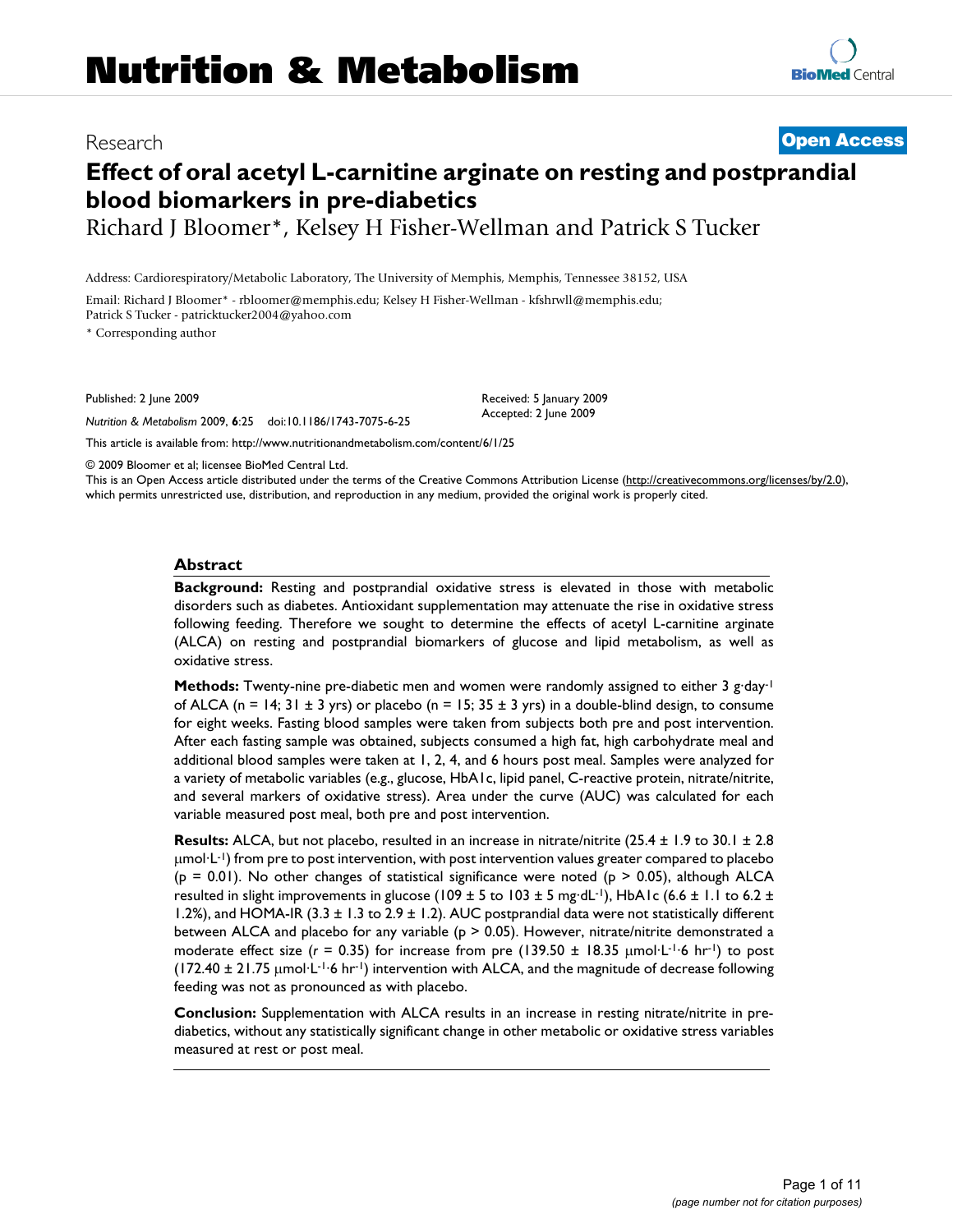## **Background**

More than 70 million individuals within the United States alone currently live with cardiovascular disease [1], while nearly 21 million people have diabetes and 54 million are diagnosed with pre-diabetes [2]. Oxidative stress is suggested as one unifying link between cellular dysfunction and the onset and progression of both cardiovascular [3] and metabolic [4] disorders. Although a basal level of radical production is important for proper physiological function [5], overexpression of radical species, either via increased production or decreased antioxidant defense, can result in oxidative damage to lipids, proteins, and nucleic acids, all of which may contribute to the pathophysiology of disease [6]. In particular, oxidative damage to the vascular endothelium is well described [7] and is associated with a poor cardiovascular prognosis [8].

Meals high in fat and carbohydrate that lead to hypertriglyceridemia or hyperglycemia have been shown to promote an exacerbation in radical production [9] and have been associated with increased risk for atherosclerosis and related disorders [10]. Thus, postprandial oxidative stress (and associated measures of triglycerides and blood glucose) appears to provide more important information related to cardiovascular and metabolic disease development and progression [3,11].

Individuals with impaired glucose metabolism are most susceptible to postprandial oxidative stress, as they typically experience prolonged periods of hyperglycemia [12- 14] and hypertriglyceridemia [15,16] post feeding. Elevations in blood glucose and triglycerides are directly associated with superoxide anion production [17], a potent and harmful radical species [18].

Antioxidant intake has been used in several studies in an attempt to attenuate the rise in postprandial oxidative stress. This body of work has included the study of foods such as olive oil [19], almonds [20] and red wine [21], as well as nutritional supplements containing vitamins and minerals [22-24]. One antioxidant nutrient with a significant body of literature in support of its antioxidant effects is carnitine [25,26] which is associated with a reduction in xanthine oxidase activity [27] and known to possess freeradical scavenging activity [28].

A recent report by Volek and colleagues [29] demonstrated the potential benefits of L-carnitine, L-tartrate supplementation on endothelial cell function, assessed via flow mediated dilation (FMD). The authors suggest a potential role of nitric oxide in promoting these findings, as nitric oxide is a signaling molecule known to facilitate vasodilatation by acting on vascular smooth muscle cells [30]. This appears partly supported by preliminary studies involving carnitine supplementation and measurement of nitric oxide in a fasted state [31-33]. However, to our knowledge, no study has investigated the potential benefits of dietary carnitine either alone or in conjunction with L-arginine (the precursor to nitric oxide biosynthesis [34]) on circulating nitric oxide during the postprandial state, and only that of Volek et al. [29] has included a measure of postprandial oxidative stress (malondialdehyde). Because nitric oxide typically decreases in response to an increase in postprandial oxidative stress [22,35], likely mediated by the increase in superoxide production and associated endothelial dysfunction [36], maintenance of nitric oxide via carnitine ingestion could be viewed as favorable in regards to vascular function. This may be of particular importance for those with metabolic dysfunction.

Therefore, the purpose of this study was to determine the effects of supplementation with a novel L-arginine containing form of acetyl L-carnitine supplementation (ArginoCarn®) on postprandial oxidative stress and associated metabolic biomarkers in a sample of pre-diabetic men and women. We hypothesized that 1) oxidative stress biomarkers would be increased, and nitric oxide decreased, following ingestion of a high fat, high carbohydrate test meal, and 2) subjects assigned to the arginine/ carnitine supplement for eight weeks would experience attenuation in postprandial oxidative stress and nitric oxide changes.

## **Methods**

## *Subjects*

Forty men and women between the ages of 20 and 55 years were enrolled in this study. Subjects were non-smokers (and not routinely exposed to passive smoke), pre-diabetic (fasting blood glucose: 100-125 mg·dL<sup>-1</sup>), normolipidemic (fasting triglycerides  $<$  200 mg·dL<sup>-1</sup>), and free of cardiovascular, gastrointestinal, or metabolic disorders. Subjects were not currently pregnant, not using antioxidant supplements or drugs during the study period, and not using any type of blood glucose or lipid regulating medication or nutritional supplements. Subjects were required to have a resting blood pressure <160/ 100 mmHg and a body mass index of 25 kg·m<sup>-2</sup> - 40  $kg·m-2$ .

## *Baseline Assessment*

During the first laboratory visit subjects completed health and physical activity questionnaires. Subjects' height, weight, circumference measurements, body mass index, body composition (seven-site testing method [37]) using the Siri equation [38], and resting heart rate and blood pressure (following a 10-minute rest period) were recorded. The same measurements were obtained following the eight week intervention. Methods were approved by the university committee for human subject research,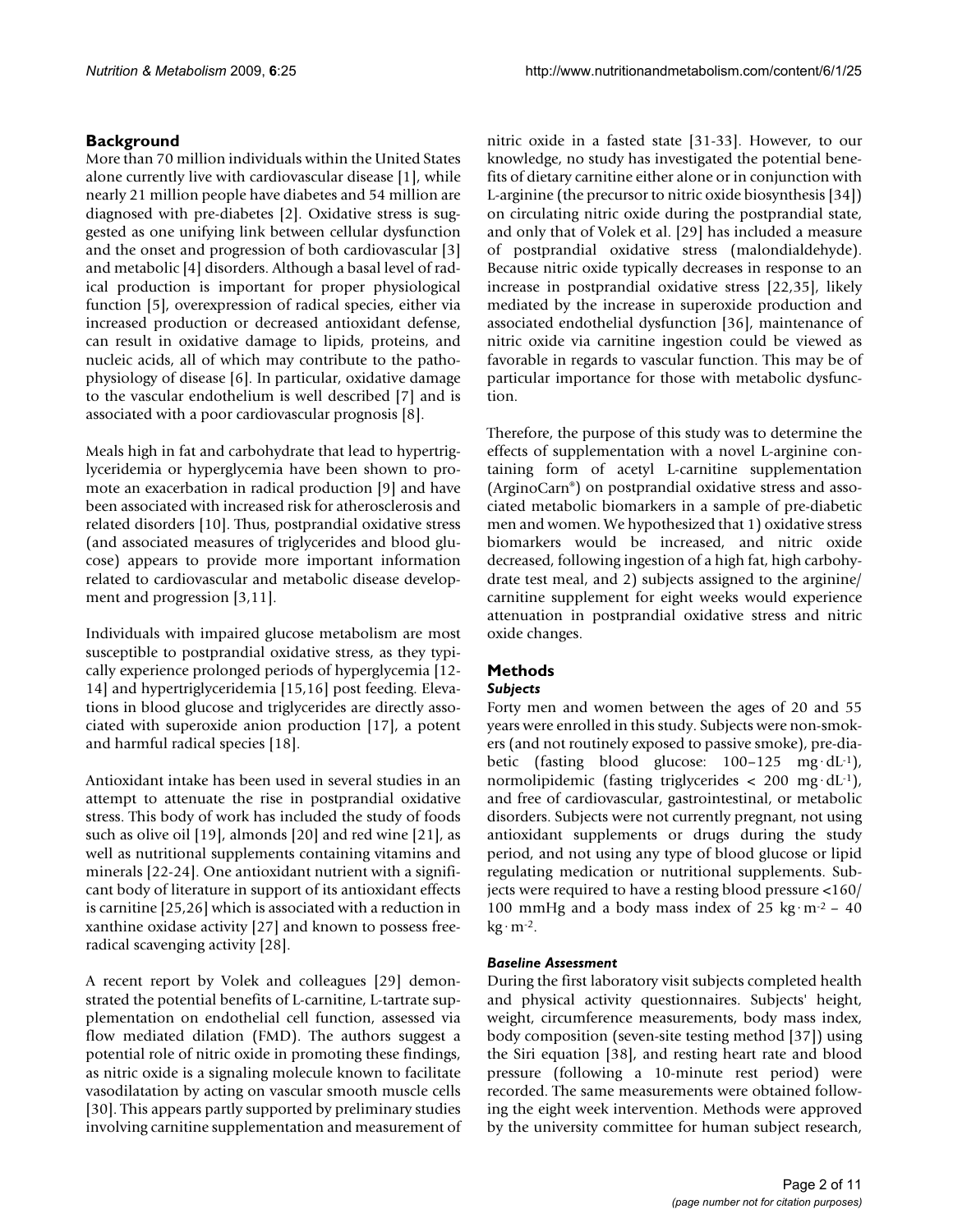in accordance with the Helsinki Declaration, and all subjects provided both verbal and written consent.

## *Treatment*

Following the conclusion of the above baseline tests, subjects were provided with study instructions and were randomly assigned in double-blind manner to one of following conditions: Acetyl L-carnitine arginate (ALCA; ArginoCarn®, Sigma-tau HealthScience S.p.A, Rome, Italy;  $n = 20$ ) or Placebo (cellulose;  $n = 20$ ). The dosage of ALCA was 3  $g \cdot \text{day}^{-1}$  and was taken in two divided doses with meals (morning and evening – 3 capsules at each time). The composition of 3 grams of ALCA provided approximately 1350 mg of acetyl L-carnitine and 1200 mg of arginine. Arginine is a precursor to nitric oxide biosynthesis [34] and has been associated with positive effects related to vasodilatation when used in high dosages (e.g., 15 grams) via either intravenous infusion [39,40] or oral intake [41]. Capsules were identical in appearance and provided to subjects in unlabeled bottles every two weeks, for the duration of the eight week intervention. Capsule counts upon bottle return determined compliance to treatment.

## *Meal Testing (pre-intervention and post-intervention)*

All subjects consumed two identical tests meals; one before and one following the eight week intervention. Subjects reported to the lab in the morning following a 10-hour overnight fast and a pre-meal blood sample was collected. Subjects then consumed a high-fat, high carbohydrate milkshake, made with whole milk, ice cream, and whipping cream. The caloric load of the test meal was based on subjects' body mass and was equivalent to 1.2 grams of both fat and carbohydrate, and 0.25 grams of protein per kilogram. The test meal provided approximately 17 calories per kilogram of body weight. Blood samples were collected from subjects at 1, 2, 4, and 6 hours following meal intake. Subjects remained in the lab during the observation period and remained inactive. No additional meals or calorie containing beverages were allowed, although the intake of plain water was allowed ad libitum. These exact procedures, including the test meal, have been used in six recent investigations in our lab without incident [42-47]

## *Blood Sampling*

Venous blood samples (~10 mL per draw) were taken from subjects' forearm via needle and collection tube. These blood samples were collected pre-meal (0 hour), and at 1, 2, 4, and 6 hour postprandial. The plasma/serum was immediately processed and stored at -80°C until analyzed. Blood samples collected at all time points were assayed for malondialdehyde, xanthine oxidase activity, hydrogen peroxide, triglycerides, glucose, trolox equivalent antioxidant capacity (TEAC), and nitrate/nitrite (a

surrogate marker of nitric oxide). Blood samples collected at the pre-meal time point only were assayed for insulin, HbA1c, total and HDL cholesterol, and C-reactive protein. Assays were performed on the first thaw. The procedures outlined above for meal testing and blood collection were used both pre- and post-intervention.

Malondialdehyde was analyzed in plasma using a commercially available assay (Northwest Life Science Specialties, Vancouver, WA) using the method described by Jentzsch et al. [48] The intra-assay coefficient of variation (CV) was 4.7%. Xanthine oxidase activity and hydrogen peroxide were measured in plasma using the Amplex Red reagent method as described by the manufacturer (Molecular Probes, Invitrogen Detection Technologies, Eugene, OR; CV = 4.1 and 4.7%, respectively). Assays for glucose, triglycerides, and cholesterol were performed following standard enzymatic procedures as described by the reagent manufacturer (Thermo Electron Clinical Chemistry; CV<5%). LDL cholesterol was calculated using the Friedwald equation as follows: LDL cholesterol = TC - HDL cholesterol - (TAG/5). Antioxidant capacity was measured in serum using the TEAC following procedures outlined by the reagent provider (Sigma Chemical, St. Louis, MO; CV = 3.7%). Nitrate/nitrite was analyzed in plasma using a commercially available assay (Caymen Chemical, Ann Arbor, MI;  $CV = 6.4\%$ ). HbA1c was analyzed in whole blood following procedures outlined by the reagent provider (Diazyme Laboratories, Poway, CA; CV = 7.2%). Insulin was analyzed in serum using an enzyme linked immunosorbent assay (ELISA) following procedures outlined by the reagent provider (Diagnostic Systems Laboratories, Webster, TX; CV = 6.3%). The homeostatis model assessment (HOMA-IR) was used as an index of insulin resistance [49] and calculated as: [fasting glucose (mg·dL-<sup>1</sup>) × fating insulin ( $\mu$ U·mL<sup>-1</sup>)]/405. C-reactive protein was analyzed in serum using an ultra-sensitive ELISA procedure as described by the manufacturer (Diagnostic Systems Laboratories, Webster, TX; CV = 5.8%).

## *Dietary Records*

Subjects were instructed to maintain their normal diet and to record their food and beverage intake during the seven days preceding each test meal day (pre and post intervention). Research assistants reviewed portion sizes with subjects through the use of food models, and reviewed all entries with subjects immediately upon diet record return. The records were analyzed for total kilocalories, protein, carbohydrate, fat, vitamins C, A, and E (Food Processor SQL, version 9.9, ESHA Research, Salem, OR). Subjects were given precise instructions regarding abstinence of alcohol consumption, as well as the avoidance of strenuous physical activity during the 24 hours immediately prior to the test meal days, as such activity is known to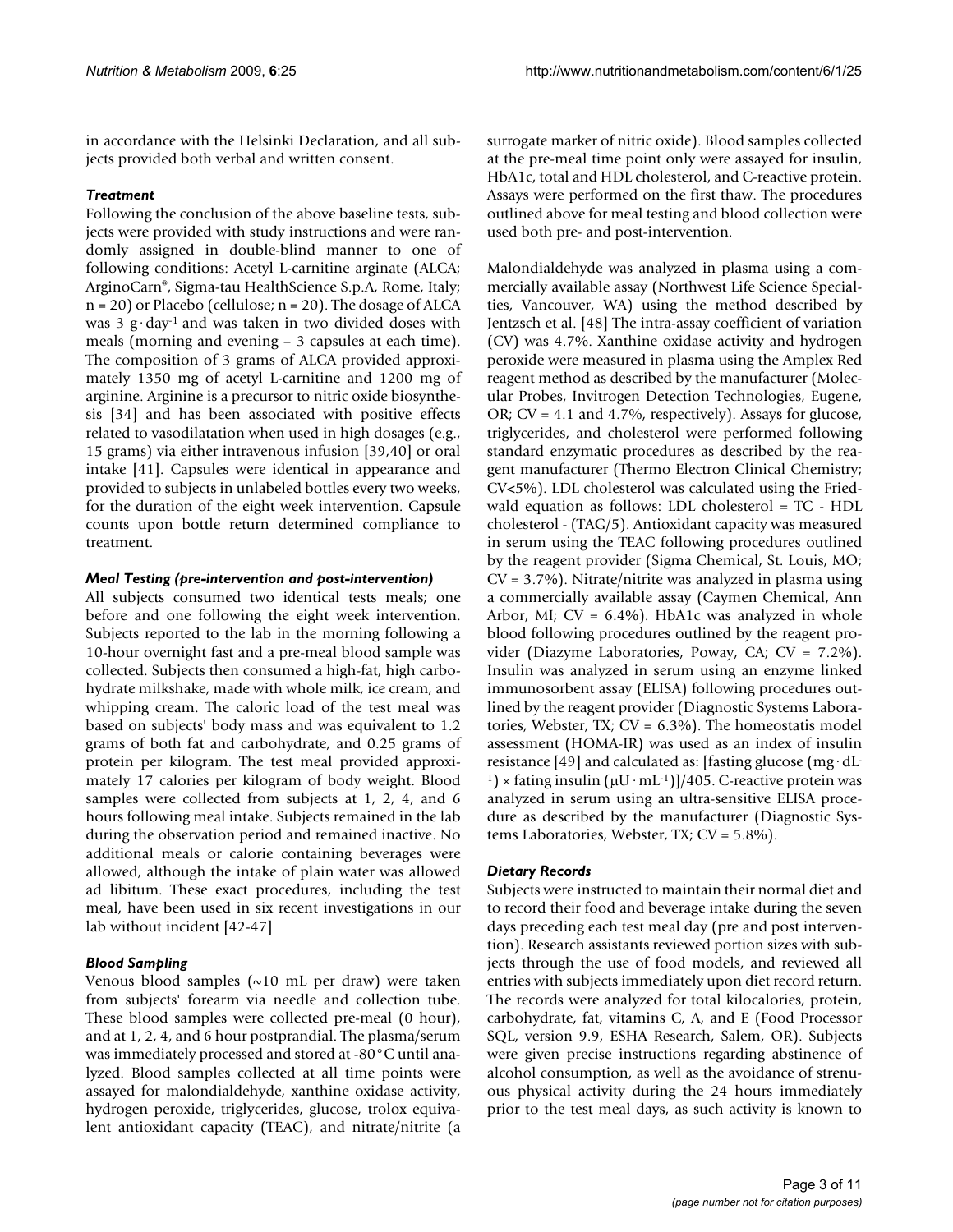favorably alter glucose and lipid metabolism [50,51] and result in lower oxidative stress [52].

### *Statistical Analysis*

Area under the curve (AUC) was calculated for each using the trapezoidal method  $(AUC_G)$  as described in detail by Pruessner et al. [53]. All variables were then analyzed using a 2 (condition)  $\times$  2 (pre-post intervention) ANOVA. Fasting (pre-meal) blood samples for all variables were also analyzed between conditions, pre and post intervention. Paired contrasts were used to further analyze effects. Effect size calculations were made using Cohen's *d*. All analyses were performed using JMP statistical software (version 4.0.3, SAS Institute, Cary, NC). Statistical significance was set at P = 0.05. Data are presented as mean  $\pm$ SEM.

## **Results**

Although 40 subjects were initially enrolled in the study, only 29 subjects were included in the data analysis due to failure to complete the entire eight weeks of the intervention or a request to be dropped from the study. It should be noted that no subject was dropped due to an adverse outcome associated with the ALCA or placebo supplementation. Rather, loss of interest and personal issues unrelated to the study protocol was the chief reason for subject attrition. Of the 29 subjects remaining, compliance to treatment was 93% for ALCA and 91% for placebo, and not different between conditions ( $p > 0.05$ ).

No differences were noted between conditions or from pre to post intervention in anthropometric variables, resting heart rate or blood pressure, or fasting metabolic blood parameters (Table 1;  $p > 0.05$ ; Figures 1, 2, 3). The only exception was higher fasting nitrate/nitrite noted for ALCA compared to placebo post intervention  $(30.1 \pm 2.8)$ vs.  $23.6 \pm 2.1 \mu$ mol·L<sup>-1</sup>; p = 0.01). This was influenced by the response of a portion of those subjects receiving ALCA, as only eight of the fourteen subjects showed an increase (greater than 5%) in fasting nitrate/nitrite values from pre to post intervention (Figure 4). No differences were noted regarding intake of total kilocalories, total grams of protein, carbohydrate, fat, vitamin C intake, vitamin E intake, or vitamin A intake (Table 2;  $p > 0.05$ ). No statistically significant differences (p > 0.05) were noted between conditions or pre-post intervention in the AUC for malondialdehyde (Figure 1A), xanthine oxidase activity (Figure 1B), hydrogen peroxide (Figure 1C), triglycerides (Figure 2A), glucose (Figure 2B), TEAC (Figure 3A) or nitrate/nitrite (Figure 3B). Individual subject data for percent change from pre to post intervention for fasting nitrate/nitrite values are presented in Figure 4. All effect size calculations were trivial  $(r < 0.1)$  except for nitrate/ nitrite from pre to post intervention for ALCA, which was considered moderate (*r* = 0.35). AUC data for all variables are shown in Table 3.

## **Discussion**

Findings from this investigation indicate that eight weeks of supplementation with ALCA results in an increase in resting nitrate/nitrite in pre-diabetics, but does not pro-

**Table 1: Descriptive characteristics and bloodborne data of pre-diabetic subjects before and after an eight week intervention of ALCA or placebo**

| Variable                        | Pre Intervention ALCA | Post Intervention ALCA | Pre Intervention Placebo | Post Intervention Placebo |
|---------------------------------|-----------------------|------------------------|--------------------------|---------------------------|
| Age (yrs)                       | $31 \pm 3$            | $31 \pm 3$             | $35 \pm 3$               | $35 \pm 3$                |
| Height (cm)                     | $172 \pm 3$           | $172 \pm 3$            | $169 \pm 3$              | $169 \pm 3$               |
| Weight (kg)                     | $85 \pm 4$            | $83 \pm 5$             | $91 \pm 5$               | $90 \pm 4$                |
| BMI ( $kg·m-2$ )                | $28.5 \pm 1.9$        | $27.8 \pm 1.7$         | $31.7 \pm 2.1$           | $32.6 \pm 2.4$            |
| Body Fat (%)                    | $28 \pm 2$            | $26 \pm 3$             | $28 \pm 2$               | $27 \pm 2$                |
| Waist (cm)                      | $94 \pm 4$            | $92 \pm 4$             | $101 \pm 5$              | $100 \pm 5$               |
| $Hip$ (cm)                      | $109 \pm 4$           | $106 \pm 4$            | $113 \pm 5$              | $111 \pm 6$               |
| Waist:Hip                       | $0.87 \pm 0.05$       | $0.87 \pm 0.03$        | $0.89 \pm 0.04$          | $0.90 \pm 0.05$           |
| Resting HR (bpm)                | $73 \pm 2$            | $71 \pm 2$             | $73 \pm 2$               | $72 \pm 3$                |
| Resting SBP (mmHg)              | $123 \pm 1$           | $ 2  \pm  $            | 119±1                    | $118 \pm 2$               |
| Resting DBP (mmHg)              | $79 \pm 1$            | $78 \pm 1$             | $80 \pm 1$               | $80 \pm 1$                |
| Glucose $(mg \cdot dL^{-1})$    | $109 \pm 5$           | $103 \pm 5$            | $112 \pm 6$              | $111 \pm 5$               |
| $HbA1c$ $(\%)$                  | $6.6 \pm 1.9$         | $6.2 \pm 2.2$          | $6.7 \pm 1.8$            | $6.6 \pm 2.2$             |
| Insulin $(\mu U \cdot mL^{-1})$ | $12.1 \pm 1.8$        | $11.4 \pm 2.1$         | $12.4 \pm 1.9$           | $12.7 \pm 2.0$            |
| <b>HOMA-IR</b>                  | $3.3 \pm 1.3$         | $2.9 \pm 1.2$          | $3.4 \pm 1.4$            | $3.5 \pm 1.6$             |
| Total Cholesterol (mg·dL-1)     | $195 \pm 13$          | $192 \pm 14$           | $184 \pm 14$             | $179 \pm 15$              |
| $HDL-C$ (mg·dL-1)               | $51 \pm 7$            | $48 \pm 6$             | $47 \pm 4$               | $50 \pm 5$                |
| LDL-C $(mg \cdot dL^{-1})$      | $127 \pm 13$          | $132 \pm 11$           | $123 \pm 8$              | $117 \pm 10$              |
| $CRP$ (ng $mL^{-1}$ )           | $1432 \pm 342$        | 1389 ± 328             | $1652 \pm 408$           | $1738 \pm 425$            |

Data are mean ± SEM.

No statistically significant differences noted ( $p > 0.05$ ).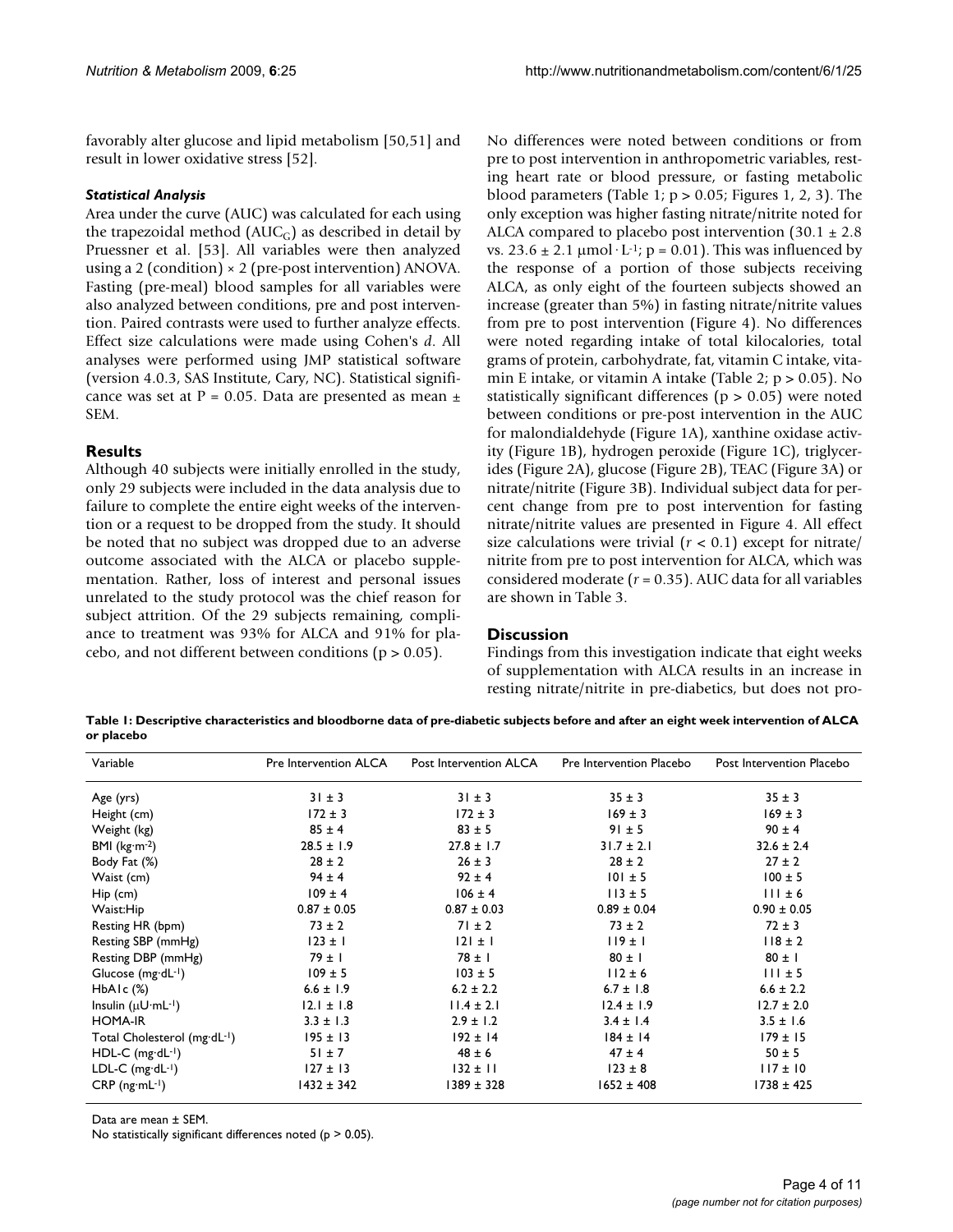| Variable       | <b>Pre Intervention ALCA</b> | Post Intervention ALCA | Pre Intervention Placebo | Post Intervention Placebo |
|----------------|------------------------------|------------------------|--------------------------|---------------------------|
| Kcal           | $2425 \pm 285$               | $2274 \pm 158$         | $2315 \pm 217$           | $2380 \pm 194$            |
| Protein (g)    | $88 \pm 13$                  | $84 \pm 7$             | $79 \pm 8$               | $80 \pm 9$                |
| CHO(g)         | $310 \pm 33$                 | $292 \pm 21$           | $275 \pm 28$             | $289 \pm 26$              |
| Fat $(g)$      | $93 \pm 14$                  | $85 \pm 9$             | $99 \pm 11$              | $100 \pm 102$             |
| Vitamin C (mg) | $102 \pm 12$                 | $91 \pm 16$            | $87 \pm 18$              | $76 \pm 19$               |
| Vitamin E (mg) | $10 \pm 8$                   | $12 \pm 5$             | $8 \pm 7$                | 7±7                       |
| Vitamin A (RE) | 3981 ± 1048                  | $4240 \pm 845$         | $3745 \pm 986$           | $4214 \pm 896$            |

**Table 2: Dietary data of pre-diabetic subjects during 7 days preceding a test meal**

Data are mean ± SEM.

No statistically significant differences noted ( $p > 0.05$ ).

mote significant changes in other metabolic or oxidative stress variables measured at rest or post meal. The increase in fasting nitrate/nitrite was influenced primarily by eight of the fourteen subjects receiving ALCA (Figure 4), highlighting the variability in response to dietary supplementation with L-carnitine in regards to blood nitrate/nitrite, a finding we have previously noted using glycine propionyl-L-carnitine [33]. In reviewing subject characteristics in an attempt to determine reasons for the discrepancies in subject response, we noted no apparent differences between "responders" and "non-responders" that would lead us to suggest an association, with the possible exception of slightly lower starting values for some, but certainly not all responders. In this case, it is possible that individuals with lower nitrate/nitrite values may respond to a greater extent to ALCA treatment. Future work is needed to more fully elucidate the reasons for such discrepancies in individual response to ALCA treatment in regards to fasting nitrate/nitrite levels. It is possible that a portion of the increase in blood nitrate/nitrite could have been due to an increase in physical activity of certain subjects assigned to ALCA, as an increase in resting nitrate/

nitrite has been reported previously for individuals involved in exercise training [54-56].

Based on the collective data we must reject our hypothesis that ALCA would lead to favorable effects on postprandial oxidative stress and associated biomarkers. However, our findings of a moderate effect size for increase in the AUC for nitrate/nitrite from pre to post intervention with ALCA may have clinical relevance, despite the lack of statistical significance. Of course, this hypothesis needs further investigation, and needs replication in a larger sample of human subjects; in particular in regards to identifying those individuals who are responders to treatment and those who are not.

Unlike the recent work of Volek and coworkers [29] that included only one measure of oxidative stress (malondialdehyde), we included a full panel of commonly assessed oxidative stress biomarkers within the present design. Our failure to note any significant effect of ALCA in regards to this panel provides convincing evidence that no treatment effect related to postprandial oxidative stress is noted with supplementation, at least at the dosage  $(3 g \cdot day^{-1})$  and for

**Table 3: Postprandial area under the curve data of pre-diabetic subjects before and after an eight week intervention of ALCA or placebo**

| Variable                                                        | <b>Pre Intervention ALCA</b> | Post Intervention ALCA | Pre Intervention Placebo | Post Intervention Placebo |
|-----------------------------------------------------------------|------------------------------|------------------------|--------------------------|---------------------------|
| Malondialdehyde<br>$(\mu \text{mol·}L^{-1.6} \text{hr}^{-1})$   | $9.66 \pm 1.33$              | $9.39 \pm 1.17$        | $9.56 \pm 1.15$          | $9.26 \pm 1.07$           |
| Xanthine Oxidase<br>$(mU·mL-1·6 hr-1)$                          | $67.77 \pm 7.70$             | $67.45 \pm 9.24$       | $74.11 \pm 8.58$         | 76.91 ± 10.39             |
| Hydrogen Peroxide<br>$(\mu \text{mol·}L^{-1.6} \text{hr}^{-1})$ | $84.76 \pm 13.15$            | $81.25 \pm 14.87$      | $79.65 \pm 12.47$        | $86.45 \pm 15.43$         |
| Triglyceride<br>$(mg\cdot dL^{-1}\cdot 6 \ hr^{-1})$            | $585.00 \pm 74.22$           | $580.50 \pm 73.84$     | $612.95 \pm 92.98$       | $597.08 \pm 70.43$        |
| Glucose<br>$(mg\cdot dL^{-1}\cdot 6 \ hr^{-1})$                 | $658.00 \pm 56.27$           | $640.18 \pm 73.71$     | $683.00 \pm 67.82$       | $679.45 \pm 54.46$        |
| <b>TEAC</b><br>$(mmol·L-1·6 hr-1)$                              | $3.30 \pm 0.19$              | $3.45 \pm 0.18$        | $3.25 \pm 0.21$          | $3.28 \pm 0.19$           |
| Nitrate/Nitrite<br>$(numol·L-1·6 hr-1)$                         | $139.50 \pm 18.35$           | $172.40 \pm 21.75$     | $128.70 \pm 11.75$       | $130.45 \pm 10.15$        |

Data are mean ± SEM.

No statistically significant differences noted ( $p > 0.05$ ).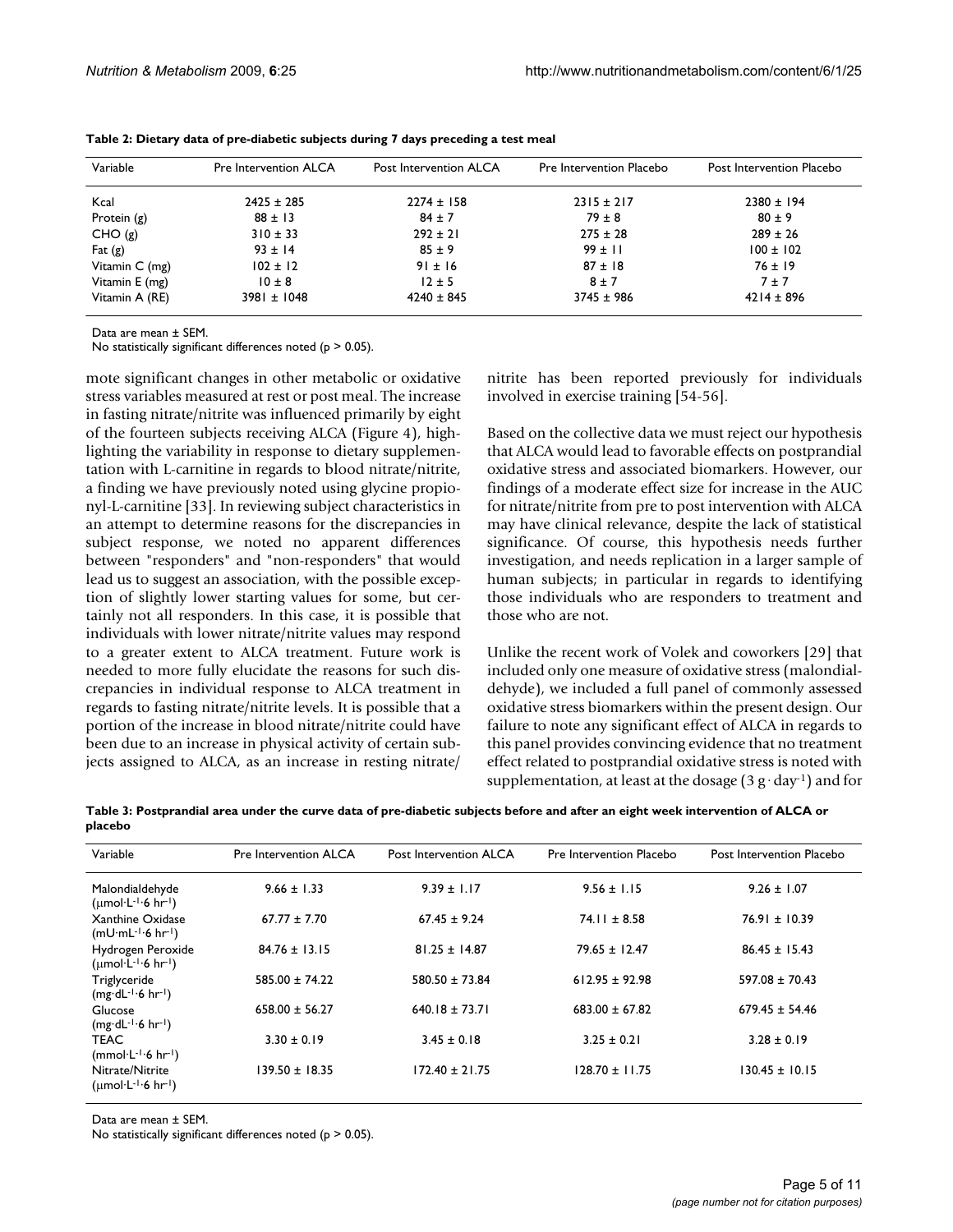

#### **Figure 1**

**Blood malondialdehyde (A), xanthine oxidaseactivity (B), and hydrogen peroxide (C) in pre-diabetic subjects before and after an eight week intervention of ALCA or placebo**. Data are mean ± SEM.



## Figure 2

**Blood triglycerides (A) and glucose (B) in pre-diabetic subjects before and after an eight week intervention of ALCA or placebo**. Data are mean ± SEM.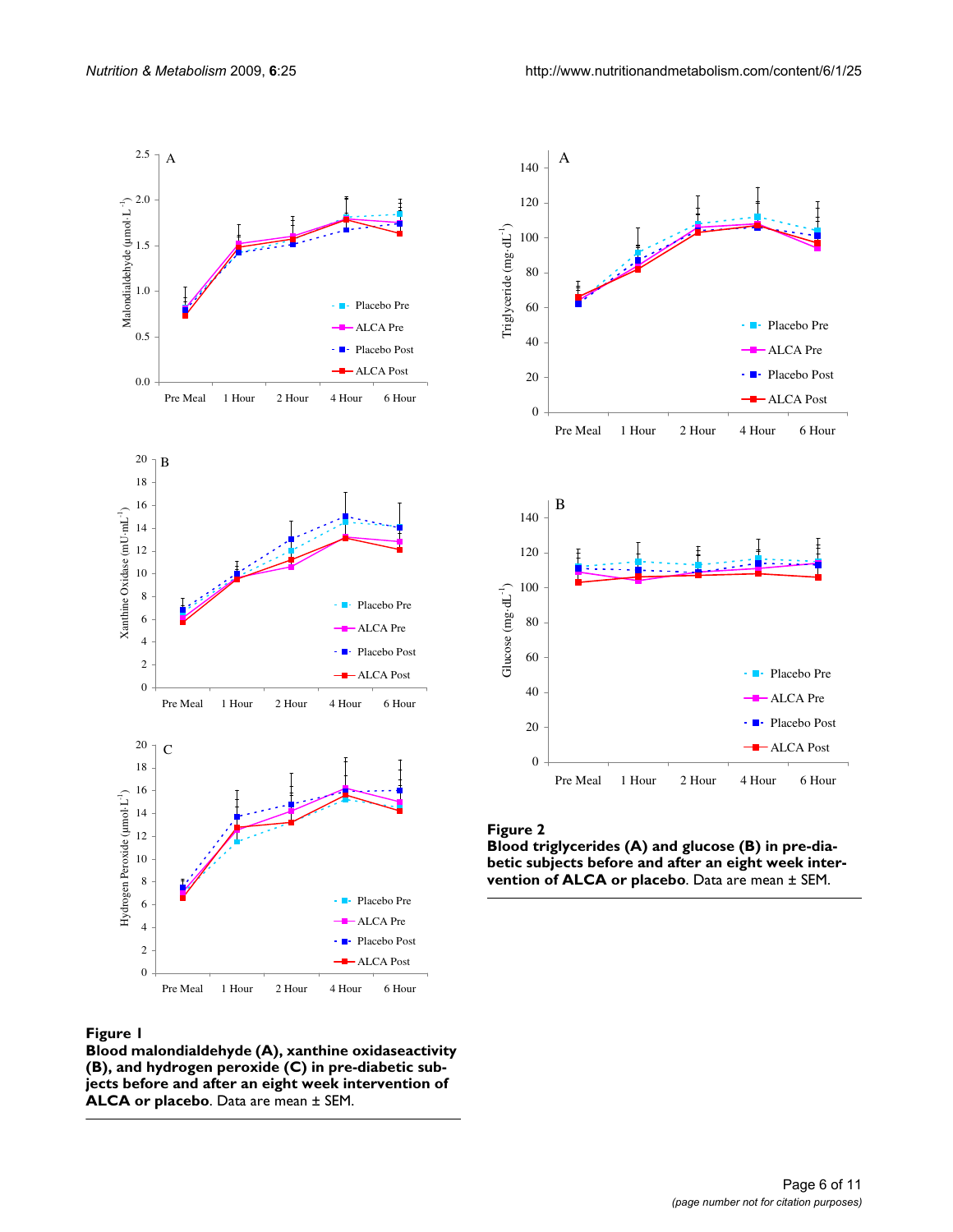

Figure 3

**Blood TEAC (A) and nitrate/nitrite (B) in pre-diabetic subjects before and after an eight week intervention of ALCA or placebo**. Data are mean ± SEM.

the duration (8 weeks) provided. This, despite the fact that our chosen treatment included L-arginine, a known precursor to nitric oxide biosynthesis [34], as one component of the supplement. Whereas, the study by Volek and colleagues used L-carnitine, L-tartrate as the supplement of choice [29].

Our data related to nitrate/nitrite provide partial support for the findings of improved FMD with carnitine intake [29], as nitric oxide is known to facilitate vasodilatation by acting on vascular smooth muscle cells [30]. Such an effect may be associated with favorable clinical outcomes, as endothelial dysfunction is linked to cardiovascular morbidity and mortality [8]. However, it is unknown what, if any, clinical relevance both our findings and those of Volek et al. [29] may have. This is particularly true for the extremely small, but statistically significant findings of Volek et al. [29], who noted an increase in postprandial (1.5 hour) FMD from 6.6% to 7.7% with carnitine treatment as compared to a decrease in FMD from 6.6% to 5.8% with placebo. While these findings were noted as statistically significant, their clinical relevance must be questioned, especially considering the somewhat subjective nature of this brachial artery imaging assessment. Moreover, no other differences were noted between carnitine and placebo at the 3.0 and 4.5 hour postprandial measurement times. In fact, FMD was actually higher for placebo at these times compared to carnitine. Clearly, replication of these findings is needed before firm conclusions can be made regarding the impact of supplemental carnitine intake on vascular health and function. This is particularly true considering that no other measures in this study by Volek and colleagues [29] were noted to be significantly effected by carnitine (e.g., triglycerides, malondialdehyde, insulin, interleukin-6, tumor necrosis factor-alpha).

Carnitine may promote increased or maintained nitric oxide in two distinct manners. First, eNOS gene expression has been demonstrated to be increased within cultured human endothelial cells following carnitine incubation [25]. We have recently reported in two studies using human subjects that oral supplementation with carnitine (glycine propionyl L-carnitine) increased nitrate/ nitrate at rest [32] and in response to static exercise [33]. Lofreddo and coworkers [31] have also demonstrated that intravenous injection of propionyl L-carnitine increases nitrate/nitrate in patients with peripheral arterial disease. Second, the antioxidant effects of carnitine can provide protection against nitric oxide destruction via superoxide production [57]. L-carnitine has been shown to have effective hydrogen peroxide and superoxide anion scavenging abilities [58], which may minimize the interaction between nitric oxide and superoxide, ultimately leading to decreased formation of peroxynitrite [57] and mainte-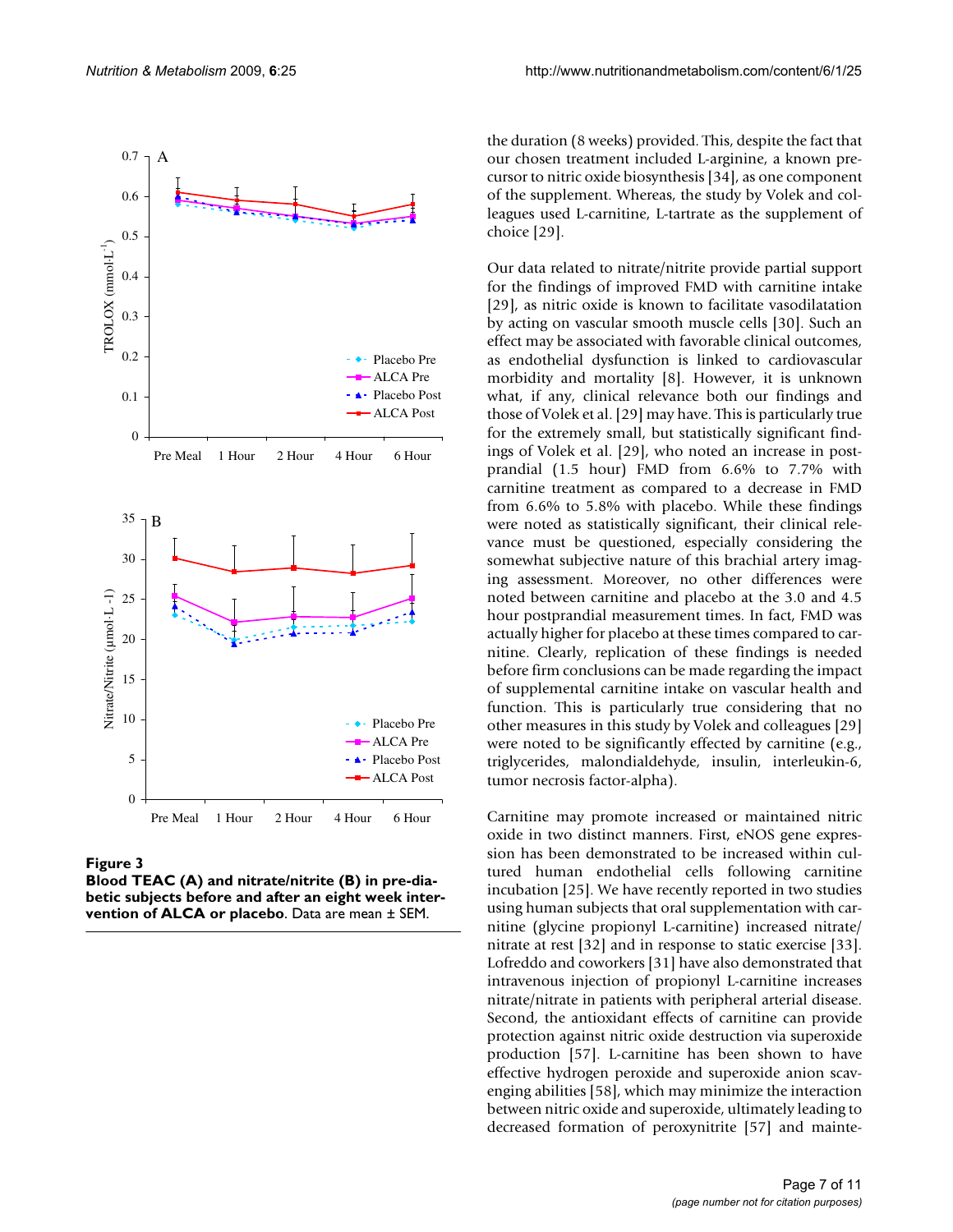

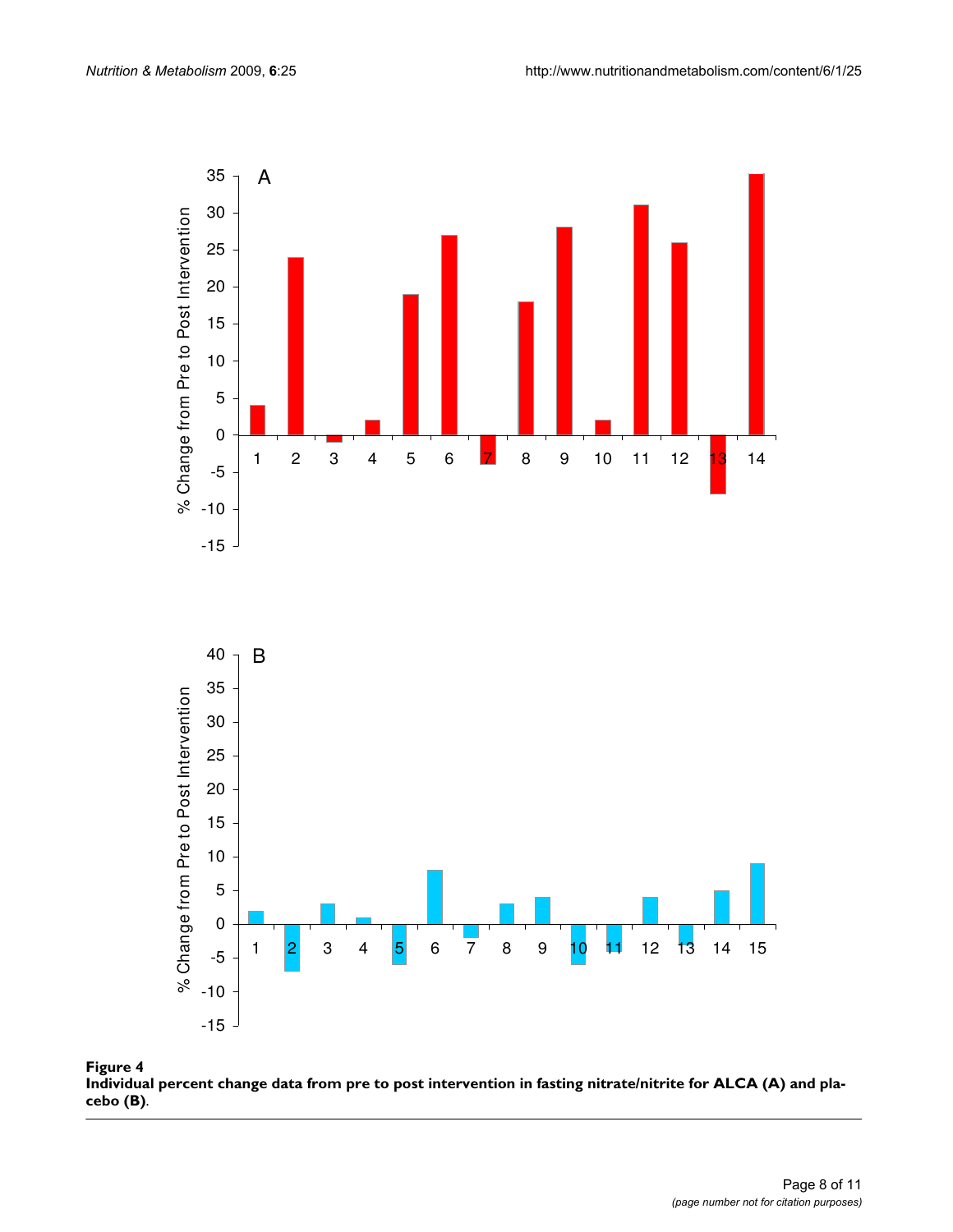nance of nitric oxide. Hence, carnitine may lead to both the production of nitric oxide, as well as the maintenance of existing nitric oxide.

Our hypothesis for attenuation in oxidative stress biomarkers with ALCA treatment was based on a sound body of literature demonstrating antioxidant benefits of carnitine in both humans [32,59,60] and animals [27,61,62]. Our failure to note significant antioxidant effects related to our chosen biomarkers could be explained in at least two manners.

First, it is possible that the dosage of ALCA used in the present study, in conjunction with the relatively large nutrient load, was not adequate to provide protection against the massive oxidative insult incurred by the test meal. Most previous studies have simply measured oxidative stress biomarkers in a rested, fasted state following carnitine administration. Our use of the test meal may have overwhelmed the antioxidant ability of the ALCA, leading to our null results. This is particularly true considering that our test meal, although not of uncommon size and composition for meals consumed by many overweight/obese individuals, was relatively large compared to some previous studies [63-65]. This may have lead to increased radical production, possibly minimizing any positive effects of the ALCA treatment.

Second, our sample consisted of pre-diabetics, thus deficiencies in postprandial glucose and lipid metabolism likely occurred in response to the test meal. Surprisingly, however, we noted only a minimal blood glucose response to feeding. This is likely due to both the timing of our measurements (i.e., first measurement occurring one hour post feeding), as well as the inclusion of a high amount of dietary fat to the test meal. Almost identical findings have been reported recently by Blendea and colleagues [66]. In addition to being pre-diabetic, our subjects were overweight or obese. We have recently noted that obese individuals experience an exaggerated lipemic and oxidative stress response to high fat, high carbohydrate feeding, as compared to normal weight subjects [45]. This increase in blood triglyceride following feeding is directly linked to superoxide production [67,68], likely mediated by hypertriglyceridemic-induced neutrophilia [69]. Circulating triglycerides may also result in accelerated superoxide production from the abundance of substrate processing and subsequent production of reducing molecules (e.g., NADH,  $FADH<sub>2</sub>$ ) generated with our large meal [70]. Obese individuals also have lower plasma antioxidants and higher tissue lipid levels which can lead to an increased susceptibility to oxidative stress [71]. Hence, our sample of pre-diabetics may have experienced too great an increase in radical production following the meal, further hampering the ability of the ALCA to provide measurable antioxidant effects. Future work may consider the use of 1) a higher dosage of ALCA, 2) smaller test meals, and 3) the use of metabolically normal test subjects in order to further determine the potential antioxidant benefits of ALCA in relation to postprandial oxidative stress and associated biomarkers.

## **Conclusion**

Eight weeks of supplementation with ArginoCarn® results in an increase in resting nitrate/nitrite in pre-diabetic subjects, which may allow for higher overall circulating nitrate/nitrite following intake of a high kilocalorie, high fat and carbohydrate meal. This ingredient also results in a slight improvement in glucose metabolism, as evidenced by minor decreases in blood glucose, insulin, and HbA1c (which may have been more pronounced with longer treatment, as HbA1c has a half-life equal to approximately 12 weeks [72]). However, ALCA does not result in significant changes in other metabolic or oxidative stress variables measured at rest or after feeding. It is possible that a greater dosage and/or duration of treatment of ALCA is needed for attenuation of postprandial oxidative stress. Moreover, such factors as the size and composition of the test meal, in addition to abnormal glucose metabolism and excess body weight/fat of our test subjects, may have contributed to the null findings. That is, any potential antioxidant effect of ALCA may have been overwhelmed by the oxidant burden of the test meal, coupled with potentially exacerbated radical generation and decreased antioxidant defense of our test subjects. The increase in nitrate/nitrite may indicate positive effects related to vascular function. Of course, additional study is necessary to confirm this hypothesis.

## **Competing interests**

Funding for this work was partially provided by Sigma-tau HealthScience. The authors nor the University of Memphis directly endorse the dietary supplement used in this investigation. RJB has been the recipient of research support from the project sponsor since 2005, and is periodically involved in scientific writing for the sponsor.

## **Authors' contributions**

RJB was responsible for the study design, biochemical work, statistical analyses, and manuscript preparation; KHFW and PST were responsible for data collection, blood collection and processing, and manuscript preparation. All authors read and approved of the final manuscript.

#### **References**

Rosamond W, Flegal K, Friday G, Furie K, Go A, Greenlund K, Haase N, Ho M, Howard V, Kissela B, Kittner S, Lloyd-Jones D, McDermott M, Meigs J, Moy C, Nichol G, O'Donnell CJ, Roger V, Rumsfeld J, Sorlie P, Steinberger J, Thom T, Wasserthiel-Smoller S, Hong Y, American Heart Association Statistics Committee and Stroke Statistics Subcommittee: **[Heart disease and stroke statistics – 2007](http://www.ncbi.nlm.nih.gov/entrez/query.fcgi?cmd=Retrieve&db=PubMed&dopt=Abstract&list_uids=17194875)**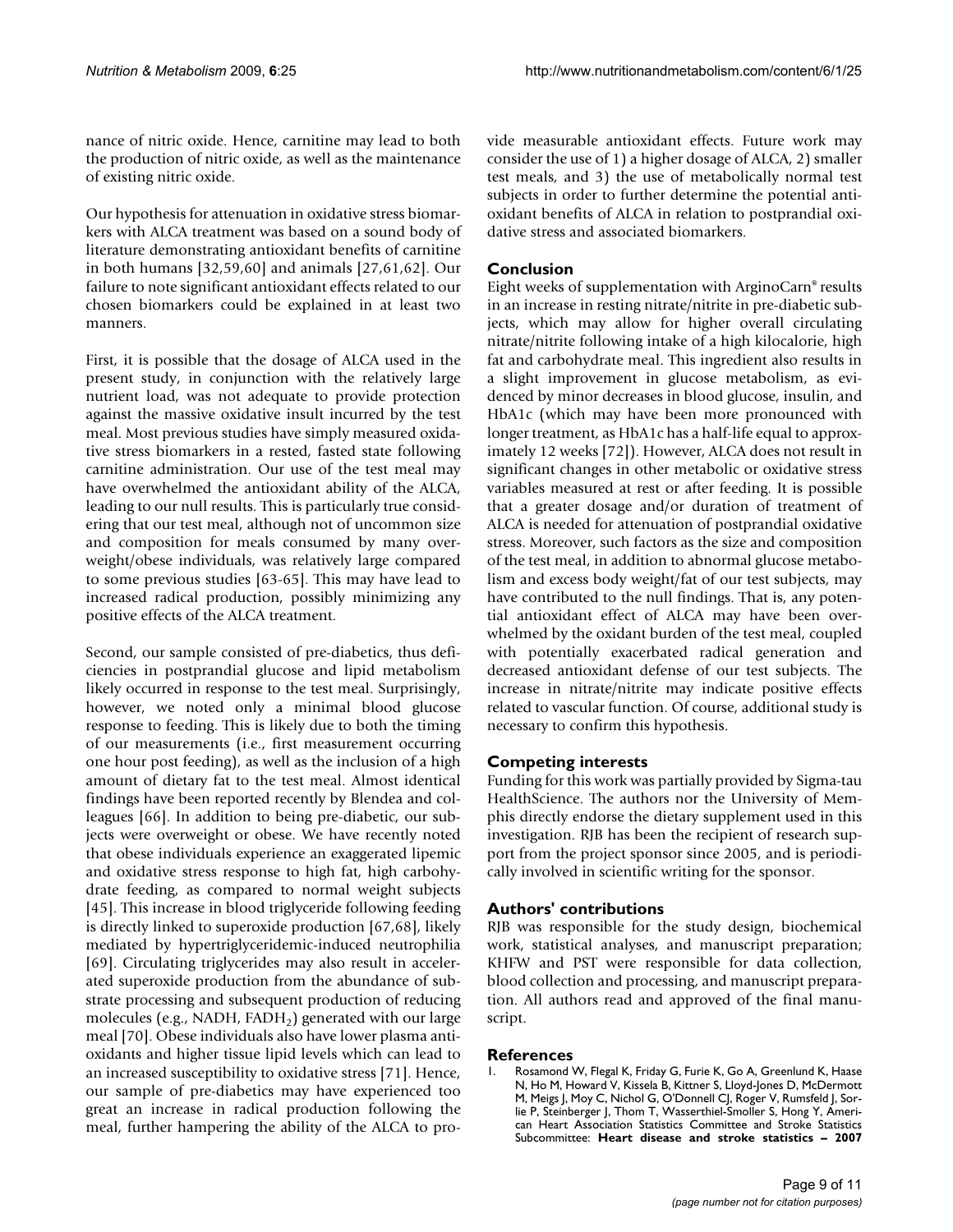**[update: a report from the American Heart Association Sta](http://www.ncbi.nlm.nih.gov/entrez/query.fcgi?cmd=Retrieve&db=PubMed&dopt=Abstract&list_uids=17194875)[tistics Committee and Stroke Statistics Subcommittee.](http://www.ncbi.nlm.nih.gov/entrez/query.fcgi?cmd=Retrieve&db=PubMed&dopt=Abstract&list_uids=17194875)** *Circulation* 2007, **115(5):**e69-171.

- 2. American Diabetes Association: **[Diagnosis and classification of](http://www.ncbi.nlm.nih.gov/entrez/query.fcgi?cmd=Retrieve&db=PubMed&dopt=Abstract&list_uids=15618111) [diabetes mellitus.](http://www.ncbi.nlm.nih.gov/entrez/query.fcgi?cmd=Retrieve&db=PubMed&dopt=Abstract&list_uids=15618111)** *Diabetes Care* 2005, **28(Suppl 1):**S37-42.
- 3. O'Keefe JH, Bell DS: **[Postprandial hyperglycemia/hyperlipi](http://www.ncbi.nlm.nih.gov/entrez/query.fcgi?cmd=Retrieve&db=PubMed&dopt=Abstract&list_uids=17719342)[demia \(postprandial dysmetabolism\) is a cardiovascular risk](http://www.ncbi.nlm.nih.gov/entrez/query.fcgi?cmd=Retrieve&db=PubMed&dopt=Abstract&list_uids=17719342) [factor.](http://www.ncbi.nlm.nih.gov/entrez/query.fcgi?cmd=Retrieve&db=PubMed&dopt=Abstract&list_uids=17719342)** *Am J Cardiol* 2007, **100(5):**899-904.
- 4. Ceriello A, Motz E: **[Is oxidative stress the pathogenic mecha](http://www.ncbi.nlm.nih.gov/entrez/query.fcgi?cmd=Retrieve&db=PubMed&dopt=Abstract&list_uids=14976002)[nism underlying insulin resistance, diabetes, and cardiovas](http://www.ncbi.nlm.nih.gov/entrez/query.fcgi?cmd=Retrieve&db=PubMed&dopt=Abstract&list_uids=14976002)cular disease? The common soil hypothesis revisited.** *Arterioscler Thromb Vasc Biol* 2004, **24(5):**816-823.
- 5. Valko M, Leibfritz D, Moncol J, Cronin MT, Mazur M, Telser J: **[Free](http://www.ncbi.nlm.nih.gov/entrez/query.fcgi?cmd=Retrieve&db=PubMed&dopt=Abstract&list_uids=16978905) [radicals and antioxidants in normal physiological functions](http://www.ncbi.nlm.nih.gov/entrez/query.fcgi?cmd=Retrieve&db=PubMed&dopt=Abstract&list_uids=16978905) [and human disease.](http://www.ncbi.nlm.nih.gov/entrez/query.fcgi?cmd=Retrieve&db=PubMed&dopt=Abstract&list_uids=16978905)** *Int J Biochem Cell Biol* 2007, **39(1):**44-84.
- 6. Dalle-Donne I, Rossi R, Colombo R, Giustarini D, Milzani A: **[Biomar](http://www.ncbi.nlm.nih.gov/entrez/query.fcgi?cmd=Retrieve&db=PubMed&dopt=Abstract&list_uids=16484333)[kers of oxidative damage in human disease.](http://www.ncbi.nlm.nih.gov/entrez/query.fcgi?cmd=Retrieve&db=PubMed&dopt=Abstract&list_uids=16484333)** *Clin Chem* 2006, **52(4):**601-623.
- 7. Yung LM, Leung FP, Yao X, Chen ZY, Huang Y: **[Reactive oxygen](http://www.ncbi.nlm.nih.gov/entrez/query.fcgi?cmd=Retrieve&db=PubMed&dopt=Abstract&list_uids=16724932) [species in vascular wall.](http://www.ncbi.nlm.nih.gov/entrez/query.fcgi?cmd=Retrieve&db=PubMed&dopt=Abstract&list_uids=16724932)** *Cardiovasc Hematol Disord Drug Targets* 2006, **6(1):**1-19.
- 8. Cai H, Harrison DG: **[Endothelial dysfunction in cardiovascular](http://www.ncbi.nlm.nih.gov/entrez/query.fcgi?cmd=Retrieve&db=PubMed&dopt=Abstract&list_uids=11073878)** [diseases: the role of oxidant stress.](http://www.ncbi.nlm.nih.gov/entrez/query.fcgi?cmd=Retrieve&db=PubMed&dopt=Abstract&list_uids=11073878) **87(10):**840-844.
- 9. Tushuizen ME, Nieuwland R, Scheffer PG, Sturk A, Heine RJ, Diamant M: **[Two consecutive high-fat meals affect endothelial](http://www.ncbi.nlm.nih.gov/entrez/query.fcgi?cmd=Retrieve&db=PubMed&dopt=Abstract&list_uids=16689751)**dependent vasodilation, oxidative stress and cellular micro-<br>particles in healthy men. *J* Thromb Haemost 2006, [particles in healthy men.](http://www.ncbi.nlm.nih.gov/entrez/query.fcgi?cmd=Retrieve&db=PubMed&dopt=Abstract&list_uids=16689751) **4(5):**1003-1010.
- 10. Tsai WC, Li YH, Lin CC, Chao TH, Chen JH: **[Effects of oxidative](http://www.ncbi.nlm.nih.gov/entrez/query.fcgi?cmd=Retrieve&db=PubMed&dopt=Abstract&list_uids=14561213) [stress on endothelial function after a high-fat meal.](http://www.ncbi.nlm.nih.gov/entrez/query.fcgi?cmd=Retrieve&db=PubMed&dopt=Abstract&list_uids=14561213)** *Clin Sci (Lond)* 2004, **106(3):**315-319.
- 11. Pastromas S, Terzi AB, Tousoulis D, Koulouris S: **Postprandial lipemia: An under-recognized atherogenic factor in patients with diabetes mellitus.** *Int J Cardiol* 2008, **7;126(1):**3-12.
- 12. Miyazaki Y, Kawano H, Yoshida T, Miyamoto S, Hokamaki J, Nagayoshi Y, Yamabe H, Nakamura H, Yodoi J, Ogawa H: **[Pancreatic B](http://www.ncbi.nlm.nih.gov/entrez/query.fcgi?cmd=Retrieve&db=PubMed&dopt=Abstract&list_uids=17257277)[cell function is altered by oxidative stress induced by acute](http://www.ncbi.nlm.nih.gov/entrez/query.fcgi?cmd=Retrieve&db=PubMed&dopt=Abstract&list_uids=17257277) [hyperglycaemia.](http://www.ncbi.nlm.nih.gov/entrez/query.fcgi?cmd=Retrieve&db=PubMed&dopt=Abstract&list_uids=17257277)** *Diabet Med* 2007, **24(2):**154-160.
- 13. Serin O, Konukoglu D, Firtina S, Mavis O: **[Serum oxidized low](http://www.ncbi.nlm.nih.gov/entrez/query.fcgi?cmd=Retrieve&db=PubMed&dopt=Abstract&list_uids=17373636) [density lipoprotein, paraoxonase 1 and lipid peroxidation](http://www.ncbi.nlm.nih.gov/entrez/query.fcgi?cmd=Retrieve&db=PubMed&dopt=Abstract&list_uids=17373636) [levels during oral glucose tolerance test.](http://www.ncbi.nlm.nih.gov/entrez/query.fcgi?cmd=Retrieve&db=PubMed&dopt=Abstract&list_uids=17373636)** *Horm Metab Res* 2007, **39:**207-211.
- 14. Schindhelm RK, Alssema M, Scheffer PG, Diamant M, Dekker JM, Barto R, Nijpels G, Kostense PJ, Heine RJ, Schalkwijk CG, Teerlink T: **[Fasting and postprandial glycoxidative and lipoxidative](http://www.ncbi.nlm.nih.gov/entrez/query.fcgi?cmd=Retrieve&db=PubMed&dopt=Abstract&list_uids=17468356) [stress are increased in women with type 2 diabetes.](http://www.ncbi.nlm.nih.gov/entrez/query.fcgi?cmd=Retrieve&db=PubMed&dopt=Abstract&list_uids=17468356)** *Diabetes Care* 2007, **30(7):**1789-1794.
- 15. Ceriello A, Taboga C, Tonutti L, Quagliaro L, Piconi L, Bais B, Da Ros R, Motz E: **[Evidence for an independent and cumulative effect](http://www.ncbi.nlm.nih.gov/entrez/query.fcgi?cmd=Retrieve&db=PubMed&dopt=Abstract&list_uids=12208795) [of postprandial hypertriglyceridemia and hyperglycemia on](http://www.ncbi.nlm.nih.gov/entrez/query.fcgi?cmd=Retrieve&db=PubMed&dopt=Abstract&list_uids=12208795) endothelial dysfunction and oxidative stress generation: [effects of short- and long-term simvastatin treatment.](http://www.ncbi.nlm.nih.gov/entrez/query.fcgi?cmd=Retrieve&db=PubMed&dopt=Abstract&list_uids=12208795)** *Circulation* 2002, **106(10):**1211-1218.
- 16. Nappo F, Esposito K, Cioffi M, Giugliano G, Molinari AM, Paolisso G, Marfella R, Giugliano D: **[Postprandial endothelial activation in](http://www.ncbi.nlm.nih.gov/entrez/query.fcgi?cmd=Retrieve&db=PubMed&dopt=Abstract&list_uids=11923038) [healthy subjects and in type 2 diabetic patients: role of fat](http://www.ncbi.nlm.nih.gov/entrez/query.fcgi?cmd=Retrieve&db=PubMed&dopt=Abstract&list_uids=11923038) [and carbohydrate meals.](http://www.ncbi.nlm.nih.gov/entrez/query.fcgi?cmd=Retrieve&db=PubMed&dopt=Abstract&list_uids=11923038)** *J Am Coll Cardiol* 2002, **39(7):**1145-1150.
- 17. Bae JH, Bassenge E, Kim KB, Kim YN, Kim KS, Lee HJ, Moon KC, Lee MS, Park KY, Schwemmer M: **[Postprandial hypertriglyceridemia](http://www.ncbi.nlm.nih.gov/entrez/query.fcgi?cmd=Retrieve&db=PubMed&dopt=Abstract&list_uids=11254924) [impairs endothelial function by enhanced oxidant stress.](http://www.ncbi.nlm.nih.gov/entrez/query.fcgi?cmd=Retrieve&db=PubMed&dopt=Abstract&list_uids=11254924)** *Atherosclerosis* 2001, **155(2):**517-523.
- 18. Halliwell B: **[Oxygen radicals: a commonsense look at their](http://www.ncbi.nlm.nih.gov/entrez/query.fcgi?cmd=Retrieve&db=PubMed&dopt=Abstract&list_uids=6088908) [nature and medical importance.](http://www.ncbi.nlm.nih.gov/entrez/query.fcgi?cmd=Retrieve&db=PubMed&dopt=Abstract&list_uids=6088908)** *Med Biol* 1984, **62(2):**71-77.
- 19. Bogani P, Galli C, Villa M, Visioli F: **[Postprandial anti-inflamma](http://www.ncbi.nlm.nih.gov/entrez/query.fcgi?cmd=Retrieve&db=PubMed&dopt=Abstract&list_uids=16488419)[tory and antioxidant effects of extra virgin olive oil.](http://www.ncbi.nlm.nih.gov/entrez/query.fcgi?cmd=Retrieve&db=PubMed&dopt=Abstract&list_uids=16488419)** *Atherosclerosis* 2007, **190(1):**181-186.
- Jenkins DJ, Kendall CW, Josse AR, Salvatore S, Brighenti F, Augustin LS, Ellis PR, Vidgen E, Rao AV: **[Almonds decrease postprandial](http://www.ncbi.nlm.nih.gov/entrez/query.fcgi?cmd=Retrieve&db=PubMed&dopt=Abstract&list_uids=17116708) [glycemia, insulinemia, and oxidative damage in healthy indi](http://www.ncbi.nlm.nih.gov/entrez/query.fcgi?cmd=Retrieve&db=PubMed&dopt=Abstract&list_uids=17116708)[viduals.](http://www.ncbi.nlm.nih.gov/entrez/query.fcgi?cmd=Retrieve&db=PubMed&dopt=Abstract&list_uids=17116708)** *J Nutr* 2006, **136(12):**2987-2992.
- 21. Ventura P, Bini A, Panini R, Marri L, Tomasi A, Salvioli G: **[Red wine](http://www.ncbi.nlm.nih.gov/entrez/query.fcgi?cmd=Retrieve&db=PubMed&dopt=Abstract&list_uids=15255450) [consumption prevents vascular oxidative stress induced by a](http://www.ncbi.nlm.nih.gov/entrez/query.fcgi?cmd=Retrieve&db=PubMed&dopt=Abstract&list_uids=15255450) [high-fat meal in healthy volunteers.](http://www.ncbi.nlm.nih.gov/entrez/query.fcgi?cmd=Retrieve&db=PubMed&dopt=Abstract&list_uids=15255450)** *Int J Vitam Nutr Res* 2004, **74(2):**137-143.
- 22. Neri S, Signorelli SS, Torrisi B, Pulvirenti D, Mauceri B, Abate G, Ignaccolo L, Bordonaro F, Cilio D, Calvagno S, Leotta C: **[Effects of](http://www.ncbi.nlm.nih.gov/entrez/query.fcgi?cmd=Retrieve&db=PubMed&dopt=Abstract&list_uids=16368447) [antioxidant supplementation on postprandial oxidative](http://www.ncbi.nlm.nih.gov/entrez/query.fcgi?cmd=Retrieve&db=PubMed&dopt=Abstract&list_uids=16368447) stress and endothelial dysfunction: a single-blind, 15-day clinical trial in patients with untreated type 2 diabetes, subjects [with impaired glucose tolerance, and healthy controls.](http://www.ncbi.nlm.nih.gov/entrez/query.fcgi?cmd=Retrieve&db=PubMed&dopt=Abstract&list_uids=16368447)** *Clin Ther* 2005, **27(11):**1764-1773.
- 23. Anderson RA, Evans LM, Ellis GR, Khan N, Morris K, Jackson SK, Rees A, Lewis MJ, Frenneaux MP: **[Prolonged deterioration of](http://www.ncbi.nlm.nih.gov/entrez/query.fcgi?cmd=Retrieve&db=PubMed&dopt=Abstract&list_uids=16492208) [endothelial dysfunction in response to postprandial lipaemia](http://www.ncbi.nlm.nih.gov/entrez/query.fcgi?cmd=Retrieve&db=PubMed&dopt=Abstract&list_uids=16492208) [is attenuated by vitamin C in Type 2 diabetes.](http://www.ncbi.nlm.nih.gov/entrez/query.fcgi?cmd=Retrieve&db=PubMed&dopt=Abstract&list_uids=16492208)** *Diabet Med* 2006, **23(3):**258-264.
- 24. Denniss SG, Haffner TD, Kroetsch JT, Davidson SR, Rush JW, Hughson RL: **[Effect of short-term lycopene supplementation and](http://www.ncbi.nlm.nih.gov/entrez/query.fcgi?cmd=Retrieve&db=PubMed&dopt=Abstract&list_uids=18629373) [postprandial dyslipidemia on plasma antioxidants and](http://www.ncbi.nlm.nih.gov/entrez/query.fcgi?cmd=Retrieve&db=PubMed&dopt=Abstract&list_uids=18629373) biomarkers of endothelial health in young, healthy individu[als.](http://www.ncbi.nlm.nih.gov/entrez/query.fcgi?cmd=Retrieve&db=PubMed&dopt=Abstract&list_uids=18629373)** *Vasc Health Risk Manag* 2008, **4(1):**213-222.
- Calo LA, Pagnin E, Davis PA, Semplicini A, Nicolai R, Calvani M, Pessina AC: **[Antioxidant effect of L-carnitine and its short](http://www.ncbi.nlm.nih.gov/entrez/query.fcgi?cmd=Retrieve&db=PubMed&dopt=Abstract&list_uids=16337498) [chain esters: relevance for the protection from oxidative](http://www.ncbi.nlm.nih.gov/entrez/query.fcgi?cmd=Retrieve&db=PubMed&dopt=Abstract&list_uids=16337498) [stress related cardiovascular damage.](http://www.ncbi.nlm.nih.gov/entrez/query.fcgi?cmd=Retrieve&db=PubMed&dopt=Abstract&list_uids=16337498)** *Int J Cardiol* 2006, **107(1):**54-60.
- 26. Dokmeci D: **[Oxidative stress, male infertility and the role of](http://www.ncbi.nlm.nih.gov/entrez/query.fcgi?cmd=Retrieve&db=PubMed&dopt=Abstract&list_uids=16152768) [carnitines.](http://www.ncbi.nlm.nih.gov/entrez/query.fcgi?cmd=Retrieve&db=PubMed&dopt=Abstract&list_uids=16152768)** *Folia Med (Plovdiv)* 2005, **47(1):**26-30.
- Di Giacomo C, Latteri F, Fichera C, Sorrenti V, Campisi A, Castorina C, Russo A, Pinturo R, Vanella A: **[Effect of acetyl-L-carnitine on](http://www.ncbi.nlm.nih.gov/entrez/query.fcgi?cmd=Retrieve&db=PubMed&dopt=Abstract&list_uids=8255367) [lipid peroxidation and xanthine oxidase activity in rat skele](http://www.ncbi.nlm.nih.gov/entrez/query.fcgi?cmd=Retrieve&db=PubMed&dopt=Abstract&list_uids=8255367)[tal muscle.](http://www.ncbi.nlm.nih.gov/entrez/query.fcgi?cmd=Retrieve&db=PubMed&dopt=Abstract&list_uids=8255367)** *Neurochem Res* 1993, **18(11):**1157-1162.
- 28. Vanella A, Russo A, Acquaviva R, Campisi A, Di Giacomo C, Sorrenti V, Barcellona ML: **[L -propionyl-carnitine as superoxide scaven](http://www.ncbi.nlm.nih.gov/entrez/query.fcgi?cmd=Retrieve&db=PubMed&dopt=Abstract&list_uids=10917565)[ger, antioxidant, and DNA cleavage protector.](http://www.ncbi.nlm.nih.gov/entrez/query.fcgi?cmd=Retrieve&db=PubMed&dopt=Abstract&list_uids=10917565)** *Cell Biol Toxicol* 2000, **16(2):**99-104.
- 29. Volek JS, Judelson DA, Silvestre R, Yamamoto LM, Spiering BA, Hatfield DL, Vingren JL, Quann EE, Anderson JM, Maresh CM, Kraemer WJ: **[Effects of carnitine supplementation on flow-mediated](http://www.ncbi.nlm.nih.gov/entrez/query.fcgi?cmd=Retrieve&db=PubMed&dopt=Abstract&list_uids=18993165) [dilation and vascular inflammatory responses to a high-fat](http://www.ncbi.nlm.nih.gov/entrez/query.fcgi?cmd=Retrieve&db=PubMed&dopt=Abstract&list_uids=18993165) [meal in healthy young adults.](http://www.ncbi.nlm.nih.gov/entrez/query.fcgi?cmd=Retrieve&db=PubMed&dopt=Abstract&list_uids=18993165)** *Am J Cardiol* 2008, **102(10):**1413-1417.
- 30. Bian K, Doursout MF, Murad F: **[Vascular system: role of nitric](http://www.ncbi.nlm.nih.gov/entrez/query.fcgi?cmd=Retrieve&db=PubMed&dopt=Abstract&list_uids=18401228) [oxide in cardiovascular diseases.](http://www.ncbi.nlm.nih.gov/entrez/query.fcgi?cmd=Retrieve&db=PubMed&dopt=Abstract&list_uids=18401228)** *J Clin Hypertens (Greenwich)* 2008, **10(4):**304-310.
- 31. Loffredo L, Marcoccia A, Pignatelli P, Andreozzi P, Borgia MC, Cangemi R, Chiarotti F, Violi F: **[Oxidative-stress-mediated arte](http://www.ncbi.nlm.nih.gov/entrez/query.fcgi?cmd=Retrieve&db=PubMed&dopt=Abstract&list_uids=17298965)[rial dysfunction in patients with peripheral arterial disease.](http://www.ncbi.nlm.nih.gov/entrez/query.fcgi?cmd=Retrieve&db=PubMed&dopt=Abstract&list_uids=17298965)** *Eur Heart J* 2007, **28(5):**608-612.
- 32. Bloomer RJ, Smith WA, Fisher-Wellman KH: **Oxidative stress in response to forearm ischemia-reperfusion with and without carnitine administration.** *Int J Vitam Nutr Res* 2009 in press.
- 33. Bloomer RJ, Smith WA, Fisher-Wellman KH: **[Glycine propionyl-L](http://www.ncbi.nlm.nih.gov/entrez/query.fcgi?cmd=Retrieve&db=PubMed&dopt=Abstract&list_uids=18053183)[carnitine increases plasma nitrate/nitrite in resistance](http://www.ncbi.nlm.nih.gov/entrez/query.fcgi?cmd=Retrieve&db=PubMed&dopt=Abstract&list_uids=18053183) [trained men.](http://www.ncbi.nlm.nih.gov/entrez/query.fcgi?cmd=Retrieve&db=PubMed&dopt=Abstract&list_uids=18053183)** *J Int Soc Sports Nutr* 2007, **4:**22.
- 34. Collier J, Vallance P: **[Physiological importance of nitric oxide.](http://www.ncbi.nlm.nih.gov/entrez/query.fcgi?cmd=Retrieve&db=PubMed&dopt=Abstract&list_uids=2059682)** *BMJ* 1991, **302(6788):**1289-1290.
- 35. Weiss EP, Park JJ, McKenzie JA, Park JY, Kulaputana O, Brown MD, Phares DA, Hagberg JM: **[Plasma nitrate/nitrite response to an](http://www.ncbi.nlm.nih.gov/entrez/query.fcgi?cmd=Retrieve&db=PubMed&dopt=Abstract&list_uids=15131776) [oral glucose load and the effect of endurance training.](http://www.ncbi.nlm.nih.gov/entrez/query.fcgi?cmd=Retrieve&db=PubMed&dopt=Abstract&list_uids=15131776)** *Metabolism* 2004, **53(5):**673-679.
- 36. Ceriello A: **[New insights on oxidative stress and diabetic com](http://www.ncbi.nlm.nih.gov/entrez/query.fcgi?cmd=Retrieve&db=PubMed&dopt=Abstract&list_uids=12716823)[plications may lead to a "causal" antioxidant therapy.](http://www.ncbi.nlm.nih.gov/entrez/query.fcgi?cmd=Retrieve&db=PubMed&dopt=Abstract&list_uids=12716823)** *Diabetes Care* 2003, **26(5):**1589-1596.
- 37. Jackson AS, Pollock ML: **[Generalized equations for predicting](http://www.ncbi.nlm.nih.gov/entrez/query.fcgi?cmd=Retrieve&db=PubMed&dopt=Abstract&list_uids=718832) [body density of men.](http://www.ncbi.nlm.nih.gov/entrez/query.fcgi?cmd=Retrieve&db=PubMed&dopt=Abstract&list_uids=718832)** *Br J Nutr* 1978, **40(3):**497-504.
- Siri WE: Body composition from fluid spaces and density **analysis of methods.** In *Techniques for measuring body composition* Edited by: Brozek J, Henschel A. Washington, DC: National Academy of Sciences; 1961:223-244.
- 39. Bode-Boger SM, Boger RH, Creutzig A, Tsikas D, Gutzki FM, Alexander K, Frolich JC: **[L-arginine infusion decreases peripheral](http://www.ncbi.nlm.nih.gov/entrez/query.fcgi?cmd=Retrieve&db=PubMed&dopt=Abstract&list_uids=7955906) [arterial resistance and inhibits platelet aggregation in](http://www.ncbi.nlm.nih.gov/entrez/query.fcgi?cmd=Retrieve&db=PubMed&dopt=Abstract&list_uids=7955906) [healthy subjects.](http://www.ncbi.nlm.nih.gov/entrez/query.fcgi?cmd=Retrieve&db=PubMed&dopt=Abstract&list_uids=7955906)** *Clin Sci (Lond)* 1994, **87(3):**303-310.
- 40. Giugliano D, Marfella R, Verrazzo G, Acampora R, Coppola L, Cozzolino D, D'Onofrio F: **[The vascular effects of L-Arginine in](http://www.ncbi.nlm.nih.gov/entrez/query.fcgi?cmd=Retrieve&db=PubMed&dopt=Abstract&list_uids=9022076) [humans. The role of endogenous insulin.](http://www.ncbi.nlm.nih.gov/entrez/query.fcgi?cmd=Retrieve&db=PubMed&dopt=Abstract&list_uids=9022076)** *J Clin Invest* 1997, **99(3):**433-438.
- 41. Lin CC, Tsai WC, Chen JY, Li YH, Lin LJ, Chen JH: **[Supplements of](http://www.ncbi.nlm.nih.gov/entrez/query.fcgi?cmd=Retrieve&db=PubMed&dopt=Abstract&list_uids=17659795) [L-arginine attenuate the effects of high-fat meal on endothe](http://www.ncbi.nlm.nih.gov/entrez/query.fcgi?cmd=Retrieve&db=PubMed&dopt=Abstract&list_uids=17659795)-**